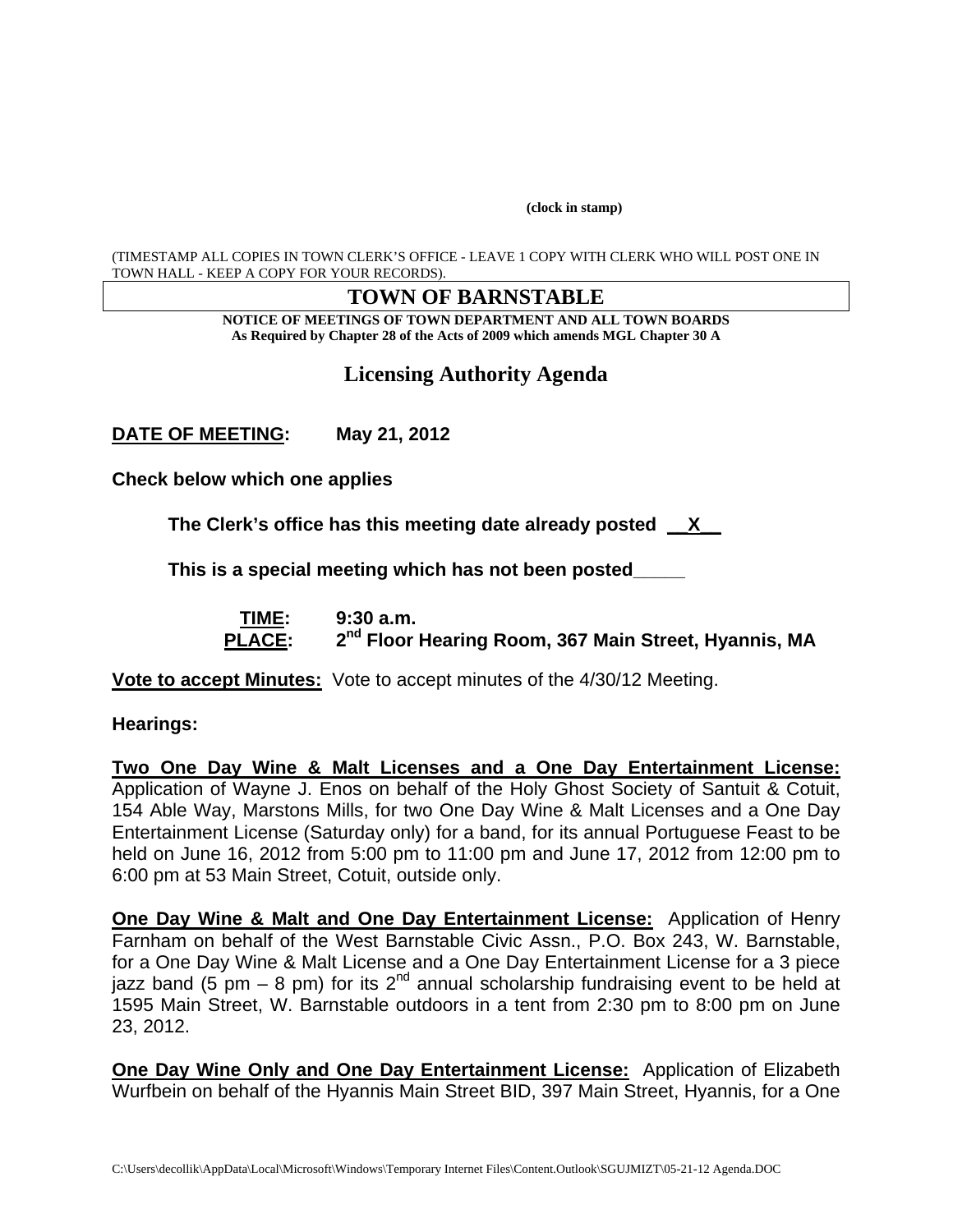Day Wine License and a One Day Entertainment License for a jazz trio and violinist, for a culinary event to be held outside only at the Beech Tree Alley, 599 Main Street, Hyannis from 6 pm to 10 pm on June 28, 2012.

**One Day Entertainment License:** Application of Patricia Janiak on behalf of Cape Abilities, 895 Mary Dunn Road, Hyannis for a One Day Entertainment License for Young @ Heart Chorus from Northampton, MA to raise funds to support Cape Abilities non-profit that provides jobs, homes, transportation and support for people with disabilities across Cape Cod. The event will be held on October 14, 2012 from 1:30 pm to 6:00 pm.

**Two One Day All Alcohol Licenses:** Application of E.J. Jaxtimer, for the Joe Cronin Memorial Jimmy Fund (Dana Farber) Fishing Tournament for two One Day All Alcohol Licenses for its annual fundraising event to be held at Nauticus Marina, 338-339 West Bay Road, Osterville outside in tents on August 2nd and August 3rd, 2012 from 4:00 pm to 10:00 pm.

**Alteration of Premises and Change of D/B/A:** Application of Radisson Bistro, Inc., d/b/a Radisson Bistro, 287 Iyannough Road, Hyannis. Christopher Connelly, Manager, for Alteration of Premises to change the premises description to read: 287 Iyannough Road, Hyannis, 160 unit two (2) story hotel with forty-three (43) first floor and sixty-four (64) second floor rooms in the main building and twenty-five (25) first floor and twentytwo (22) second floor rooms in the east building with first floor restaurant/pizzeria bar occupying 3,900 sq. ft. with seating capacity of 174 seats restaurant and 86 seats bar/pizzeria (including 10 bar stools), kitchen, storage area, employee area, two (2) restrooms & office, four (4) function rooms, outdoor pool/patio & Lobby Food & Beverage Outlet with 26 seat capacity (including 6 bar stools); Lower Level includes two (2) function rooms. Two exits at Ridgewood Ave., one exit to Iyannough Road, three exits at Engine House Road, and to change the d/b/a name of the hotel to Doubletree Bistro.

**Alteration of Premises:** Application of Brasilia Foods, LLC, d/b/a FOGO Brazilian Barbeque, 39 Iyannough Road, Hyannis, Elizabeth Hurley, Manager, for a Change in License Description to read: Single floor restaurant at 39 Iyannough Road, Hyannis, with a front room w/26 seats, a bar area w/28 seats and an outside deck w/29 seats; total of 83 seats. Two fire suppression systems – kitchen & griddle area. Three exits/entrances, one in front room, bar area and in the kitchen with clearly marked signage. Three(3) bathrooms – men's/women's and one handicap accessible. Buffet area in the corner has 9 stations – 3 cold & 6 hot. Griddle & vent hood facing South wall, with exhaust, rotisserie, prep area, refrigerated counter, hand sink. Bar in SW corner has 2 sinks, blender station, 3 soda guns, ice chest, 2 bottle coolers, barb back & beer cooler, glass froster. Kitchen has dry storage, 6 burner gas stove, walk-in cooler, ice machine, prep area, deep fryer, freezer, water filter, dishwasher, 2 bin sink & mop sink.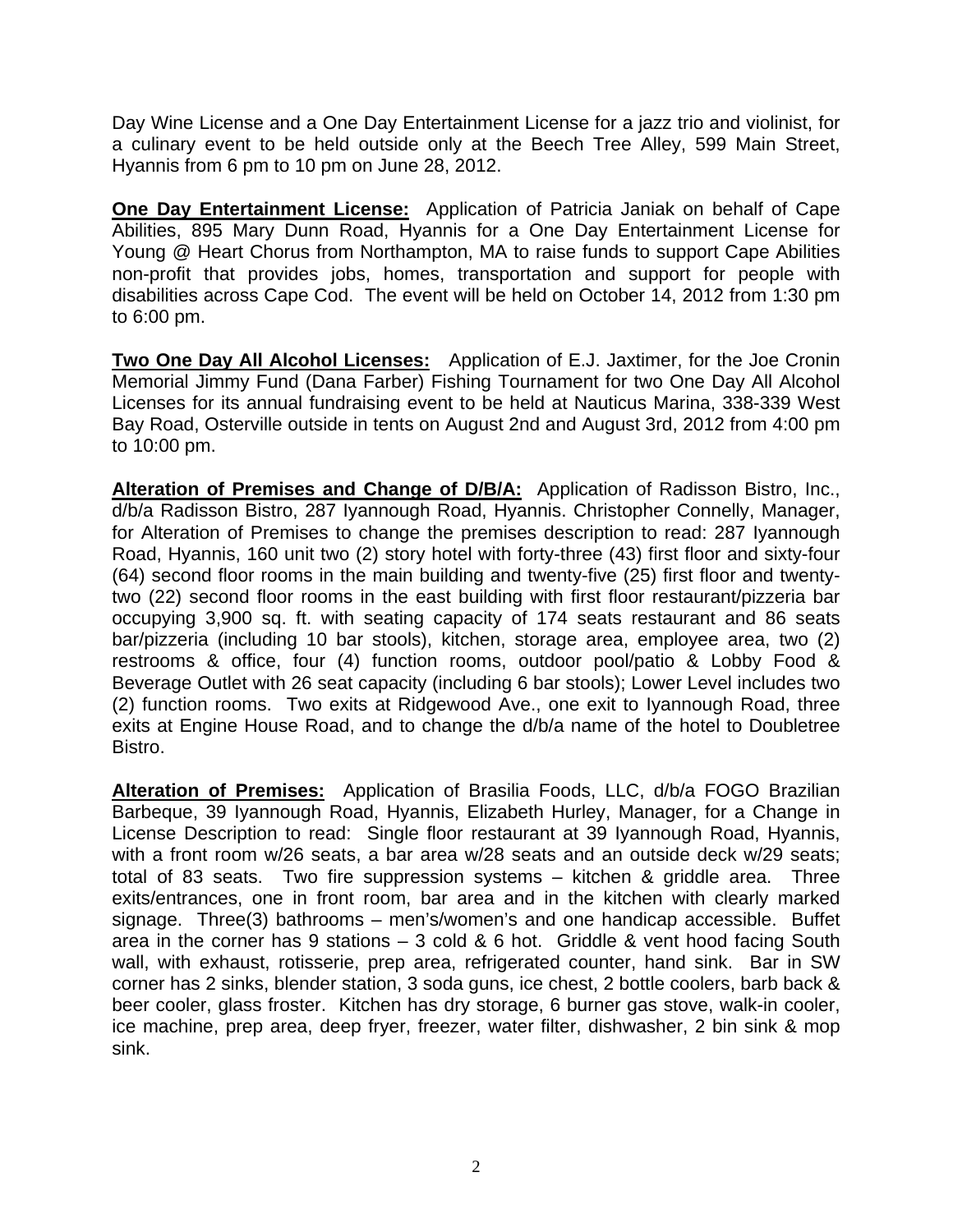**New Annual Common Victualler License:** Application of Kandy K Inc., d/b/a Kandy Korner, 474 Main Street, Hyannis, Paulo Paraguay, Manager, for a new annual Common Victualler License. Hours of operation 8 am to 11 pm (summer) and 10 am to 6 pm (winter), with 24 seats outside and to the east side of the building.

**New Lodging House License:** Application of Happy Tails Hospitality, LLC d/b/a Long Dell Inn, 436 South Main Street, Centerville, Marc Jacobson and Donna Wrenn, Managers, for a new Lodging House License for an existing premises with a maximum of ten (10) lodgers with five (5) lodging rooms.

**Alteration of Premises:** Application of Mad Hat DP, Inc., d/b/a Harry's at the Depot, 477 Yarmouth Road, Hyannis, Don Patchin, Manager for Alteration of Premises to change the premises description to read: 2 story wood building containing approx 3500 sq ft. Main floor contains a 15' x 25' (375 sq ft) kitchen, 4 restrooms (2 upstairs, 2 downstairs), a 45' x 25' (1125 sq ft) dining room with a bar; seats 50 plus 10 standees, 9 employees. 15' x 21' (315 sq ft) furnace/utility room, and a 6' x 8' (48 sq ft) entryway. Attached to the rear of the kitchen is a 15' x 11' (165 sq ft) walk-in refrigerator and freezer. The right side of the building (upstairs) contains a 6' x 10' (60 sq ft) office, a 7' x 14' (98 sq ft) storage room, a 25' x 35' (875 sq ft) dining area seating 32 with a bar seating 18, an 18' x 19' (324 sq ft) dance floor, a 10' x 18' (180 sq ft) stage and 2 restrooms. The upstairs (right side) of building contains 50 seats with 12 employees/band and 37 standees. The total seating for both floors is 100. The total building capacity is 168.

**Amend Annual Daily Non-Live Entertainment License:** Application of Prova Brazil Steakhouse, LLC d/b/a Prova Brazil Steakhouse, 415 Main Street, Hyannis to amend its approved annual non-live entertainment license to add 6 outside speakers in the patio area with light amplification at and below conversation level and 2 additional T.V.'s at the outside bar, with exterior amplification to cease at 11:00 pm.

**Amend Common Victualler License:** Application of Paul Sage, d/b/a Common Ground, 420 Main Street, Hyannis, Paul Sage, Manager, to amend its annual Common Victualler License to include outside dining in front of the restaurant for a maximum of 8 seats in accordance with the plan on file dated 4/20/12.

**Show Cause Hearing:** On a request from Meredith Carter, the Licensing Authority has called a Show Cause Hearing for Auto Smart, LLC, Darrell Fietz, Manager, 202 Yarmouth Road, Hyannis, MA, which hearing was called for failure to return her entire deposit or otherwise make her whole and for selling the vehicle she had contracted to buy while it still retained \$500.00 of her deposit under MGL c. 140, §58 (c) (1) (v) (8).

**Show Cause Hearing (Re-opened):** Due to a request from Judith Eldredge, the Licensing Authority is re-opening its Show Cause Hearing for Auto Smart, LLC, Daryl Fietz, Manager, 202 Yarmouth Road, Hyannis, MA, which hearing was called for January 9, 2012 for failure to return her deposit or otherwise make her whole under MGL c. 140, §58 (c) (1) (v) (8) despite her returning the vehicle to Auto Smart, LLC for